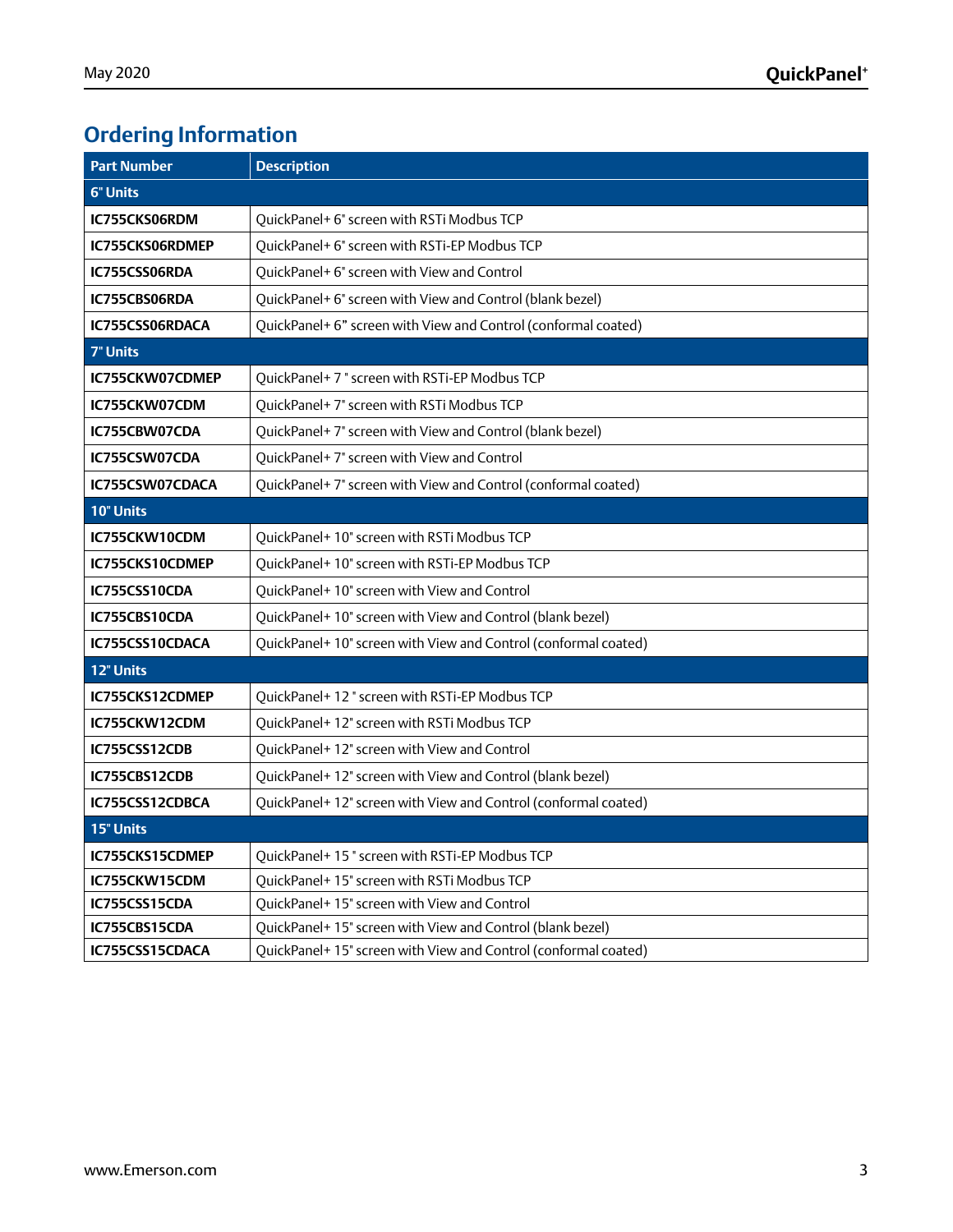# **Accessories**

| <b>Part Number</b>    | <b>Description</b>                                                                          |
|-----------------------|---------------------------------------------------------------------------------------------|
| IC755ACC07ADP         | QuickPanel+ Panel Adapter Kit (8" QuickPanel to 7" QuickPanel+)                             |
| IC755ACC07GAS         | QuickPanel+7" Replacement Gasket                                                            |
| IC755ACC07MNT         | QuickPanel+7" Accessory Kit (Replacment Mounting clips, Power and Serial Port Connectors)   |
| IC755ACC07PRO         | QuickPanel+7" Screen Protectors, Package of 3                                               |
| IC755ACC10GAS         | QuickPanel+10" Replacement Gasket                                                           |
| IC755ACC10MNT         | QuickPanel+ 10" Accessory Kit (Replacment Mounting clips, Power and Serial Port Connectors) |
| IC755ACC10PRO         | QuickPanel+10" Screen Protectors, Package of 3                                              |
| IC755ACC12GAS         | QuickPanel+12" Replacement Gasket                                                           |
| IC755ACC12MND         | QuickPanel+12" Accessory Kit                                                                |
| IC755ACC12PRO         | QuickPanel+12" Screen Protectors, Package of 3                                              |
| IC755ACC15GAS         | QuickPanel+15" Replacement Gasket                                                           |
| IC755ACC15MNT         | QuickPanel+ 15" Accessory Kit (Replacment Mounting clips, Power and Serial Port Connectors) |
| IC755ACC15PRO         | QuickPanel+15" Screen Protectors (3)                                                        |
| <b>IC755ACCBATT</b>   | QuickPanel+ Replacement Battery Pack                                                        |
| <b>IC755ACCBATTNL</b> | QuickPanel+ Replacement Battery Pack, No Leads, for use with 12"                            |